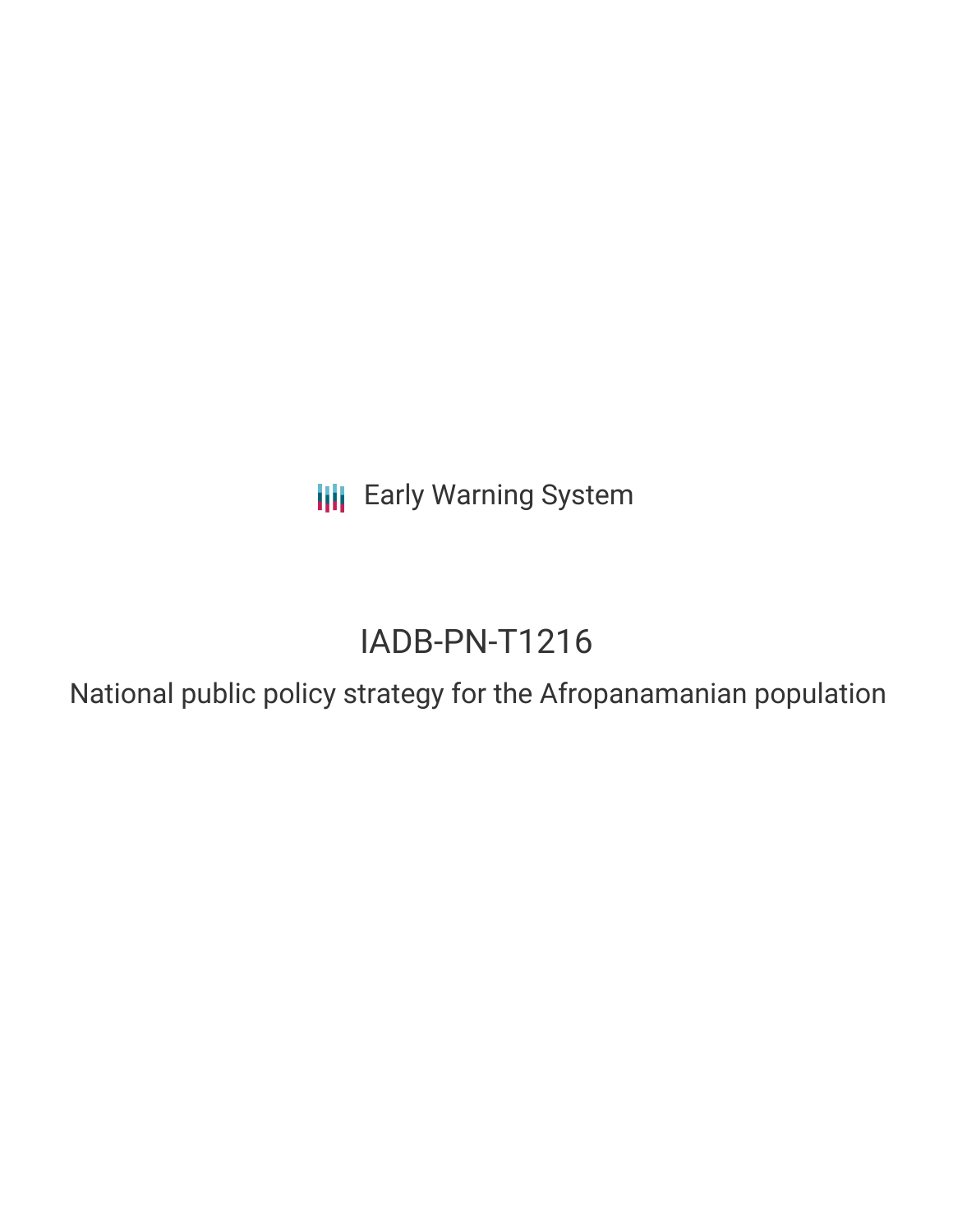

### **Quick Facts**

| <b>Countries</b>               | Panama                                   |
|--------------------------------|------------------------------------------|
| <b>Financial Institutions</b>  | Inter-American Development Bank (IADB)   |
| <b>Status</b>                  | Active                                   |
| <b>Bank Risk Rating</b>        | U                                        |
| <b>Voting Date</b>             | 2018-11-16                               |
| <b>Borrower</b>                | Government of Panama                     |
| <b>Sectors</b>                 | Education and Health, Law and Government |
| <b>Investment Type(s)</b>      | Grant                                    |
| <b>Investment Amount (USD)</b> | $$0.40$ million                          |
| <b>Project Cost (USD)</b>      | \$0.40 million                           |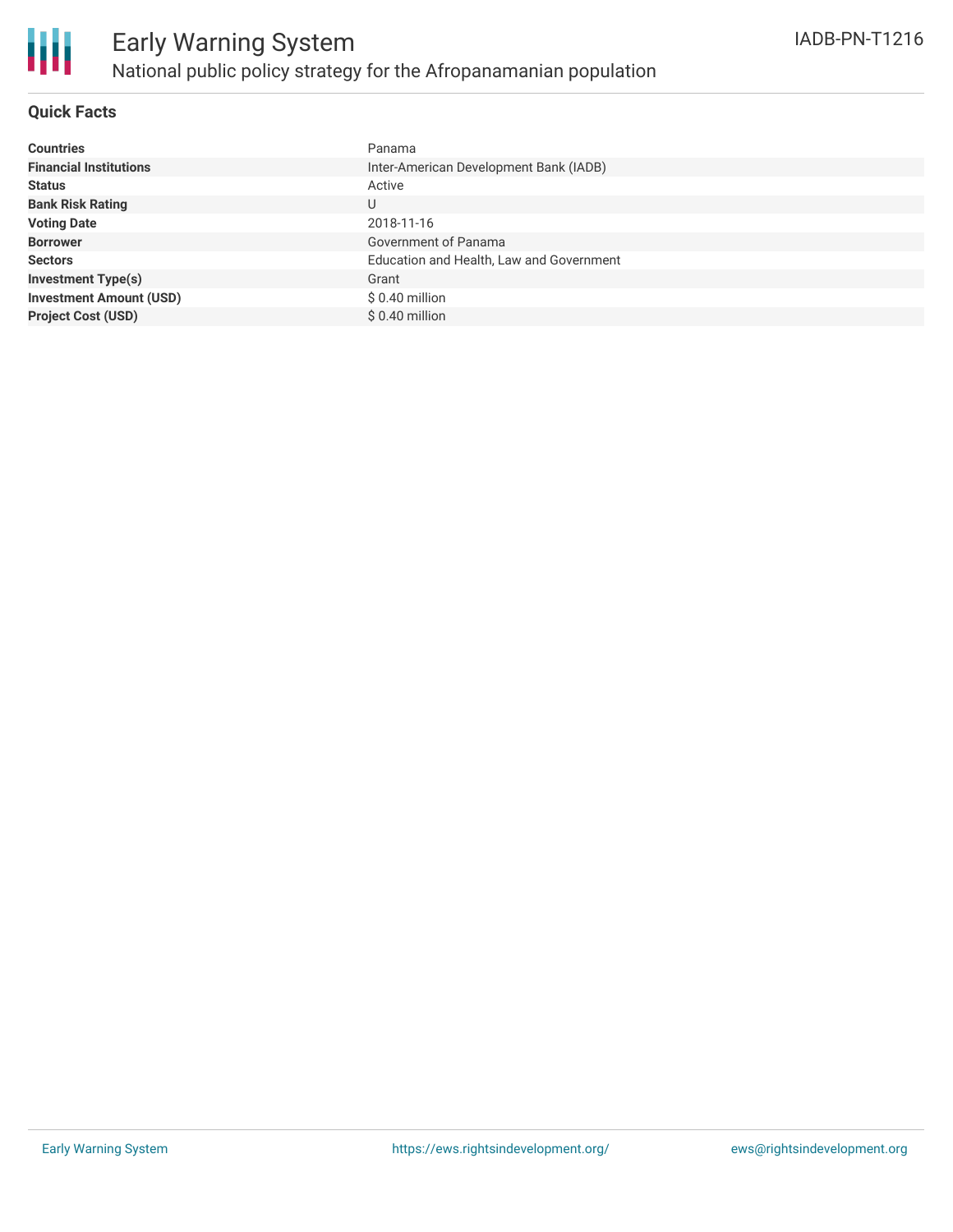

### **Project Description**

According to the bank, the objective of this technical cooperation is to provide technical inputs to support the process of creating a national public policy strategy for the Afropanamanian population. This strategy will seek to coordinate government actions to design and implement public policies focused on identifying and eliminating socio-economic gaps affecting the afropanamanian population and promoting ethnic and racial equity.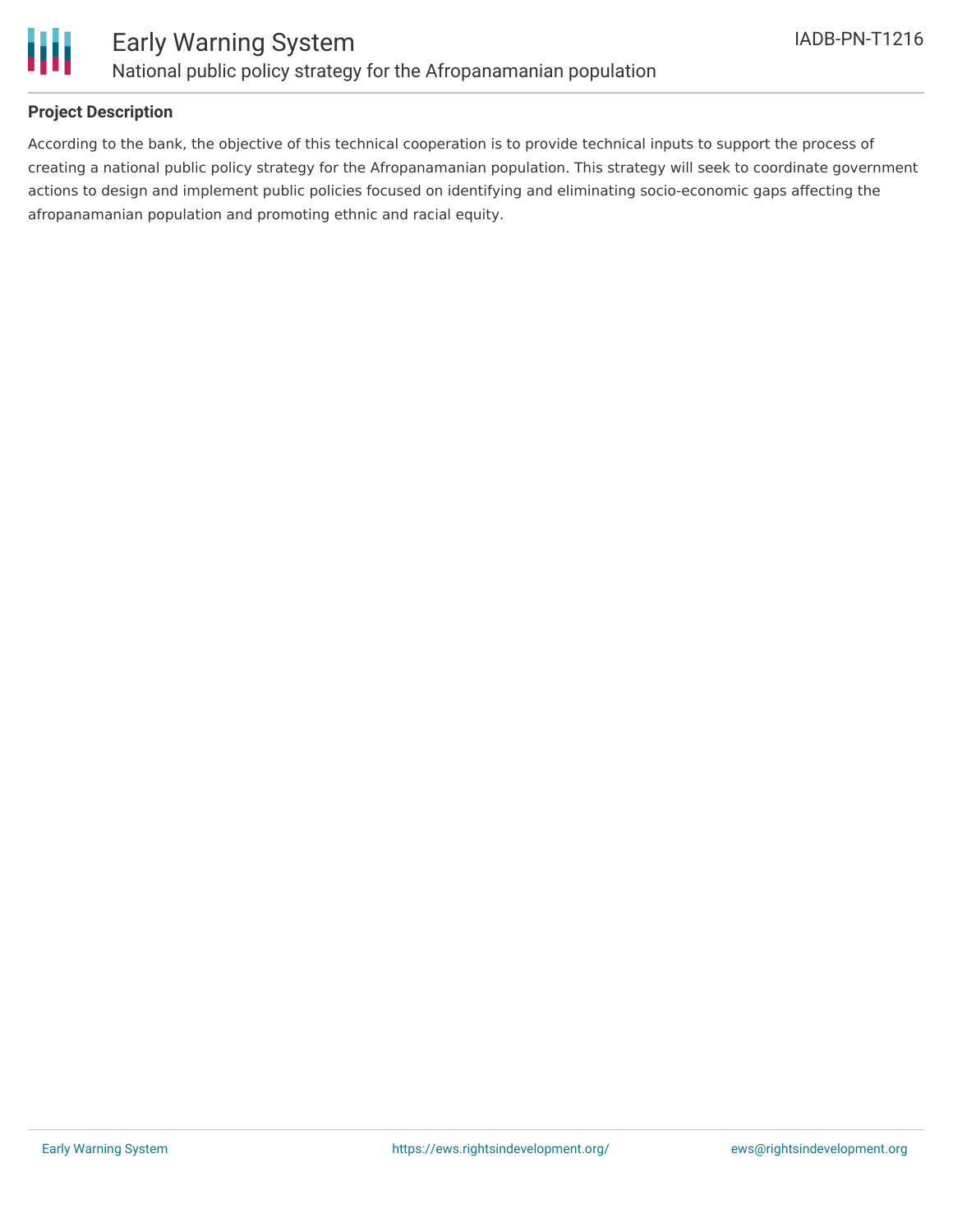

## Early Warning System National public policy strategy for the Afropanamanian population

### **Investment Description**

• Inter-American Development Bank (IADB)